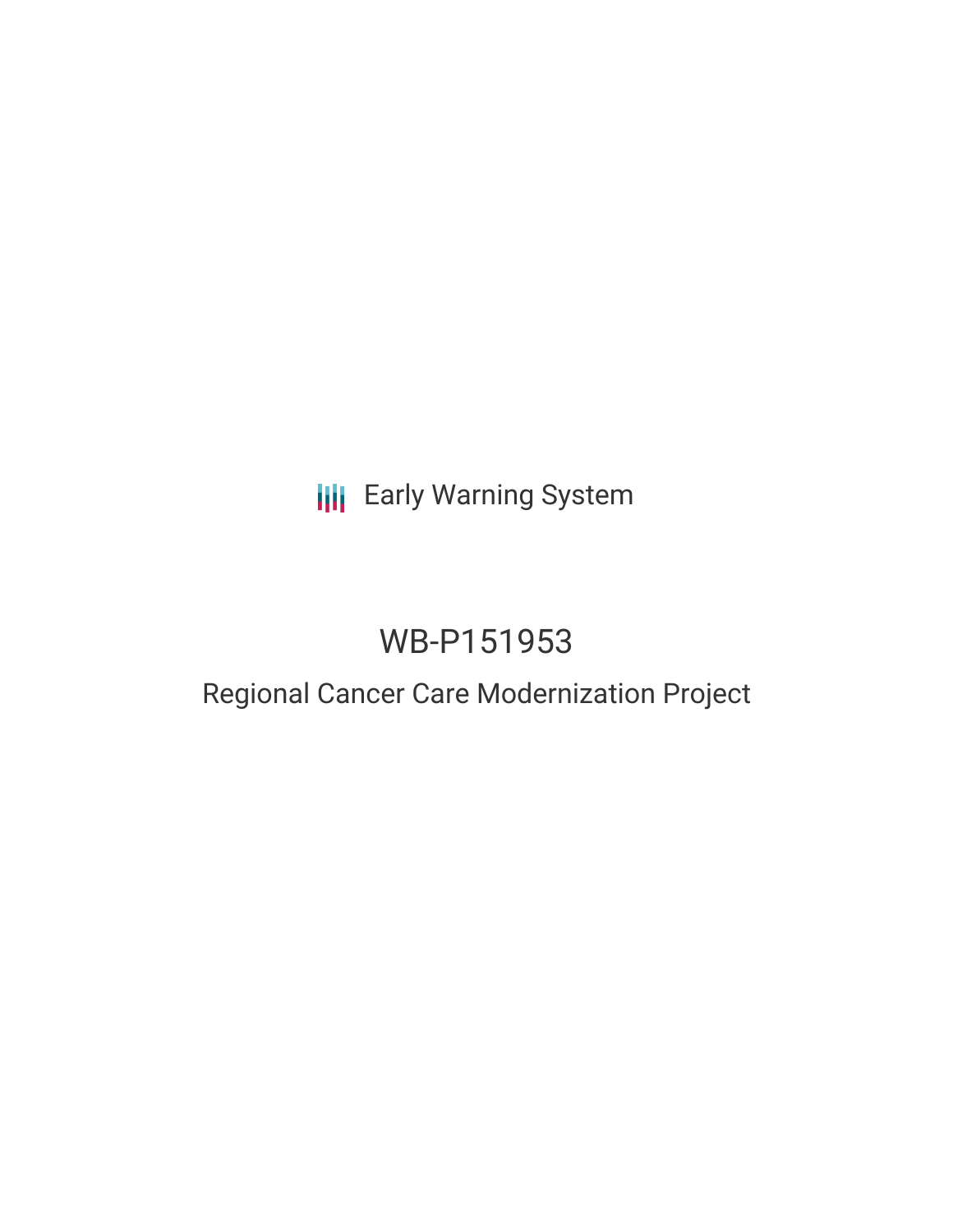

#### **Quick Facts**

| <b>Countries</b>               | Russia                            |
|--------------------------------|-----------------------------------|
| <b>Specific Location</b>       | Tyumen                            |
| <b>Financial Institutions</b>  | World Bank (WB)                   |
| <b>Status</b>                  | Proposed                          |
| <b>Bank Risk Rating</b>        | B                                 |
| <b>Borrower</b>                | <b>Tyumen Regional Government</b> |
| <b>Sectors</b>                 | <b>Education and Health</b>       |
| <b>Investment Type(s)</b>      | Loan                              |
| <b>Investment Amount (USD)</b> | \$140.00 million                  |
| <b>Loan Amount (USD)</b>       | \$140.00 million                  |
| <b>Project Cost (USD)</b>      | \$200,00 million                  |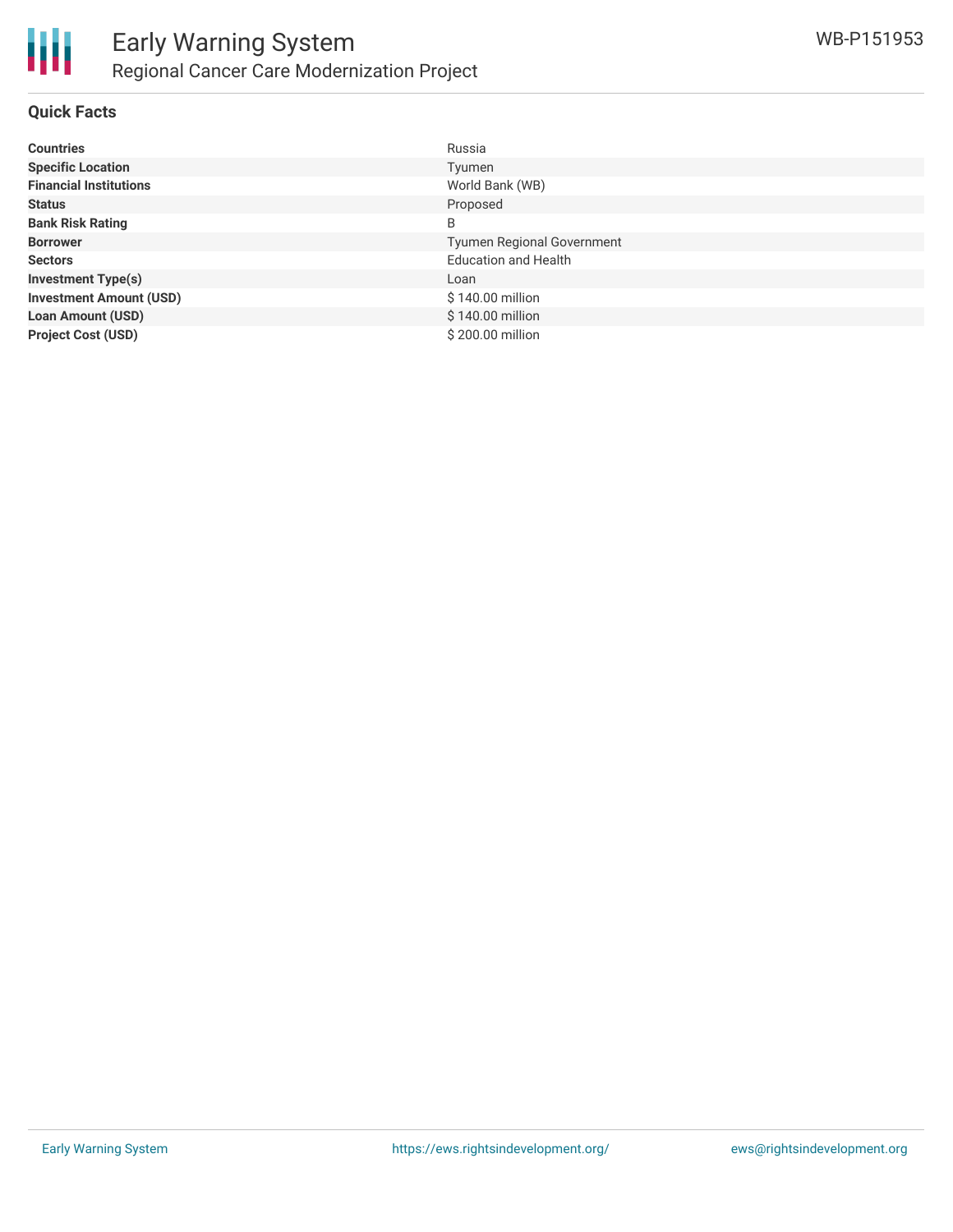

#### **Project Description**

According to bank documents, the proposed project would contribute to improving the early detection and treatment of the Tyumen oblast cancer care system by focusing on the following main areas: (a) improvement of cancer screening and cancer care management; (b) enhancement of cancer prevention and control- related promotion and training activities; and (c) establishment of infrastructure and modernization of diagnosis and treatment capacity. The proposed project would comprise the following three (3) components:

Component 1: Improving Cancer Screening and Cancer Care Management Component 2: Enhancement of Cancer Training Programs Component 3: Modernization of Oncology Services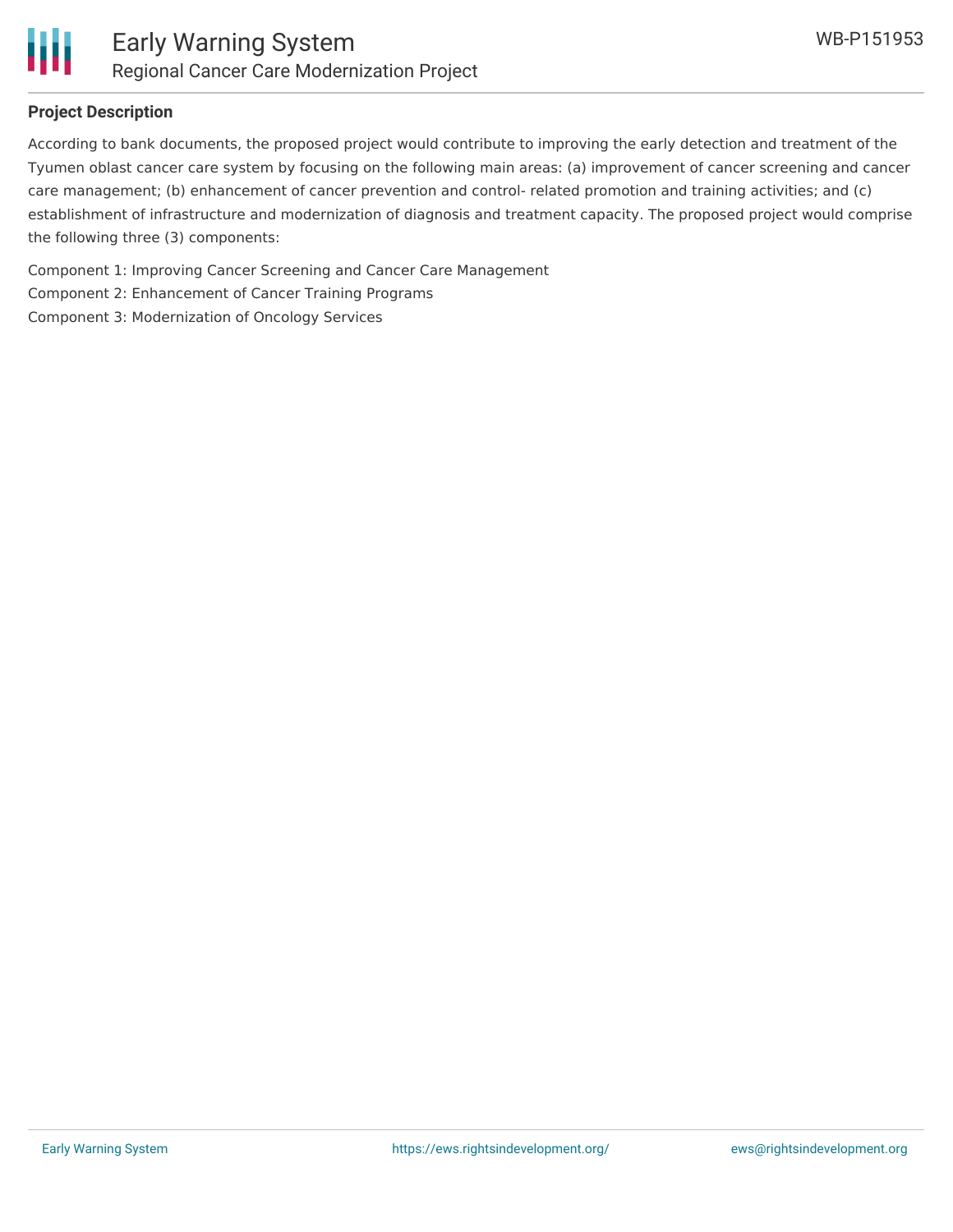

#### **Investment Description**

World Bank (WB)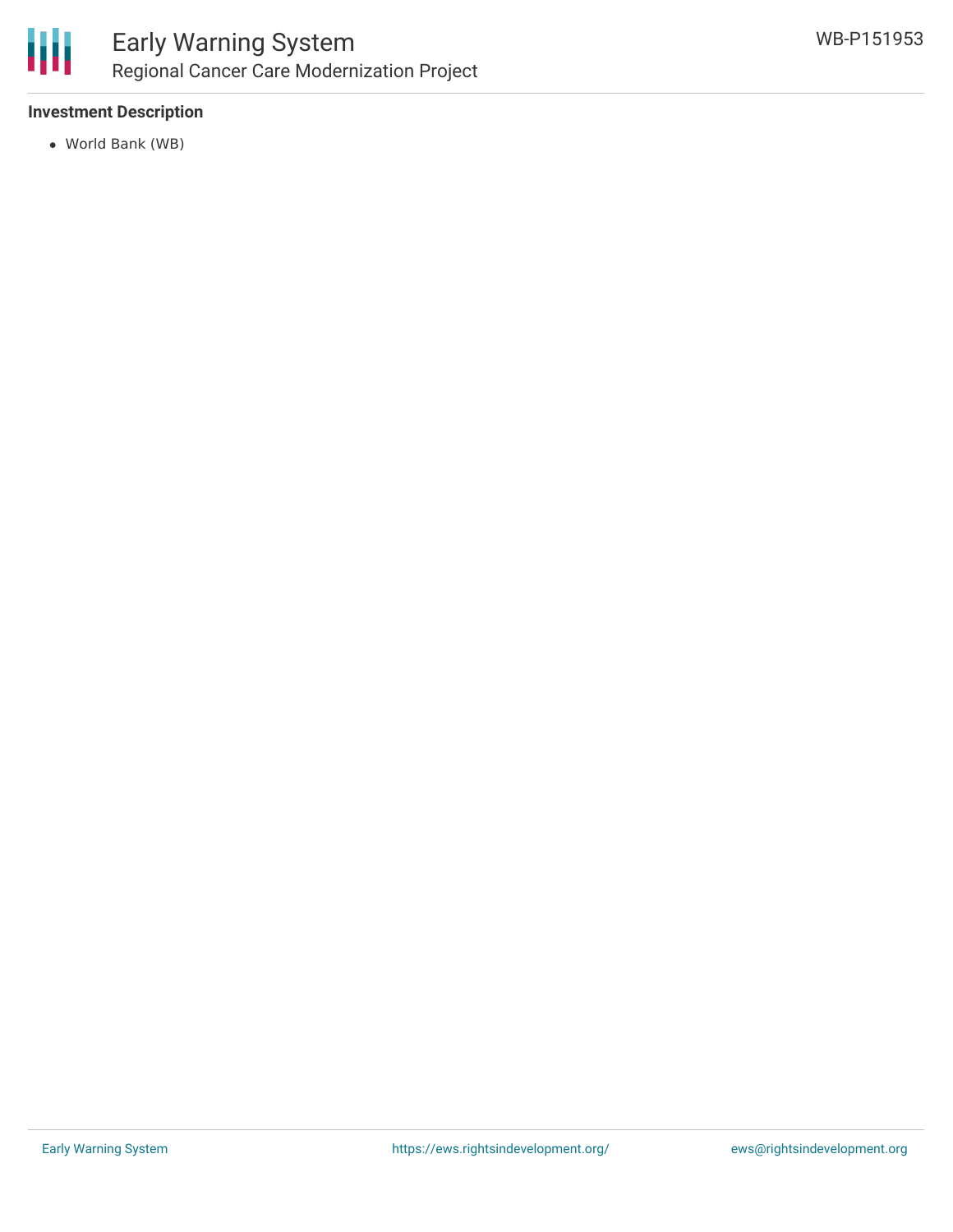

#### **Contact Information**

Team Leader: Susanna Hayrapetyan Lead Health Specialist, World Bank Telephone No.: 5251+4250 Email Address: shayrapetyan@worldbank.org

Borrower/Client/Recipient: RUSSIAN FEDERATION Andrei A. Bokarev, Director Dept. for International Financial Relations, MOF Telephone No.: 7-495-987-97-50 Email Address: abokarev@dmfo.ru

Implementing Agency: Federal Ministry of Health Mikhail Kramorov, Head of Division Dept. of Organization of Medical Care Telephone No.: 7-495-627-2400 Email Address: KramarovMV@rosinzdrav.ru

ACCOUNTABILITY MECHANISM OF WORLD BANK

The World Bank Inspection Panel is the independent complaint mechanism and fact-finding body for people who believe they are likely to be, or have been, adversely affected by a World Bank-financed project. If you submit a complaint to the Inspection Panel, they may investigate to assess whether the World Bank is following its own policies and procedures for preventing harm to people or the environment. You can contact the Inspection Panel or submit a complaint by emailing ipanel@worldbank.org. You can learn more about the Inspection Panel and how to file a complaint at: http://ewebapps.worldbank.org/apps/ip/Pages/Home.aspx.